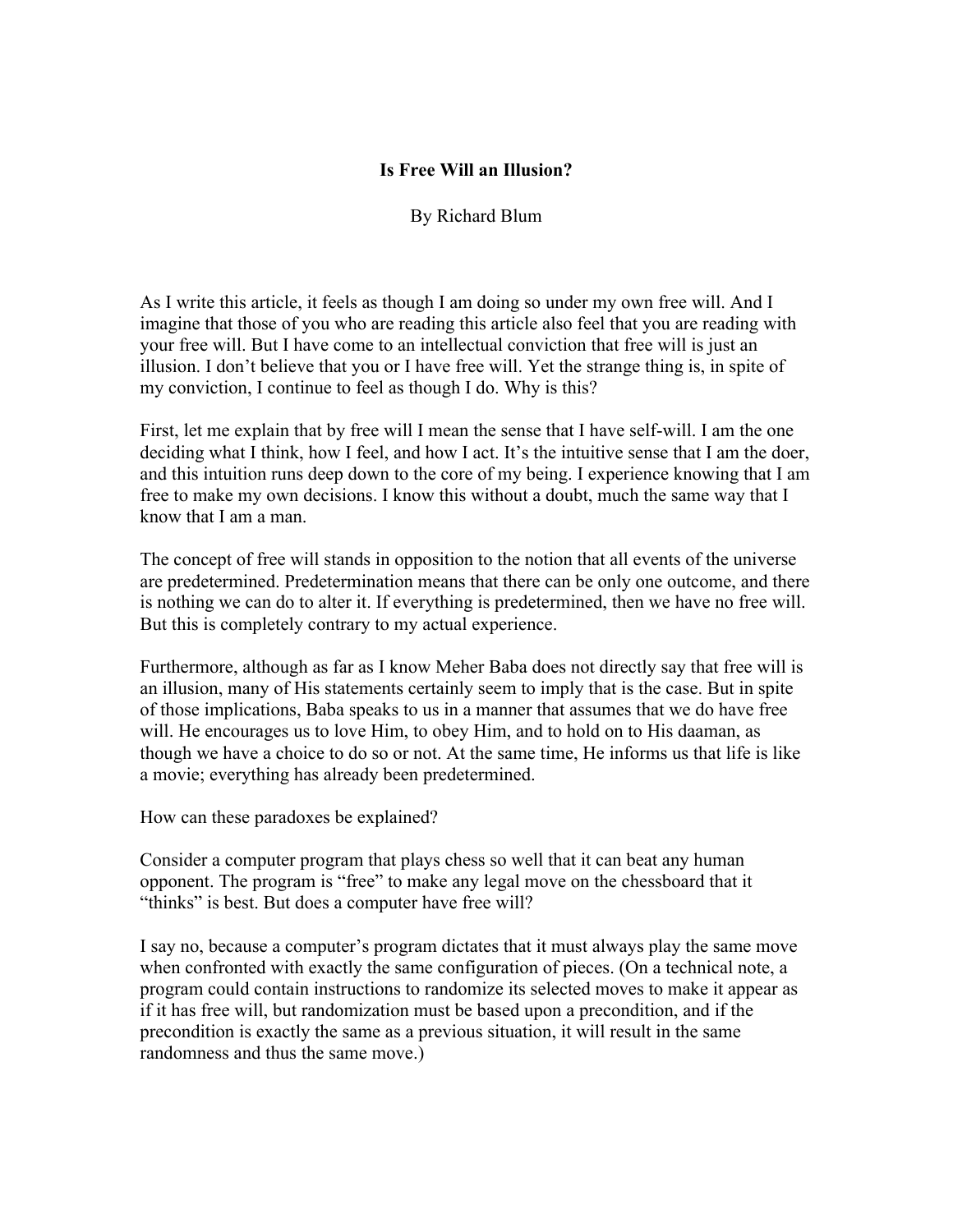Are we any different than a chess-playing computer? Again, I say no, not in that respect. We also are limited by programs through our conditioning, albeit our programs are immensely more complex. And it doesn't matter if one believes in the material life or the spiritual life; either perspective yields the same conclusion: there is no free will. A scientist who only believes in the physical world and nothing beyond understands that our programs lie within our brains. Our brain's vast network of neurons generates our thoughts and controls our actions. And the functioning of neurons is totally mechanical. As with a chess-playing computer, there is no room for free will.

And for those of us who believe in the spiritual realms, Meher Baba informs us that it is our sanskaras that determine our experience. Sanskaras are the impressions formed in our minds during all of our experiences in life. Sanskaras emerged at the beginning of the evolutionary process, and they continue to operate during our human incarnations. Baba explains:

> The evolution of the limited individual is completely determined by the sanskaras accumulated by him through ages; and though it is all part of imagination, the determinism is thorough and automatic.<sup>1</sup>

And this "determinism" continues once the human form is obtained, Baba says.

…the accumulated sanskaras determine each experience and action of the limited self. Just as several feet of film have to pass in a cinema to show a brief action on the screen, many sanskaras are often involved in determining a single action of the limited self.<sup>ii</sup>

Our sanskaras are our programs. They determine all of our thoughts and actions. Their control is thorough and automatic. We don't control our sanskaras; rather our sanskaras control us. Like a computer we have no control, no free will.

So where does my sense of free will come from? Is it an illusion?

I suspect that it comes from my very own sense of who I am –my self-identity, my ego. Regarding the ego, Baba says:

> The ego … takes many forms. It may take the form of a continued self-conscious memory expressing itself in recollections like, "I did this and I did that; I felt this and I felt that; I thought this and I thought that." It also takes the form of ego-centered hopes for the future expressing themselves through plans like, "I shall do this and I shall do that;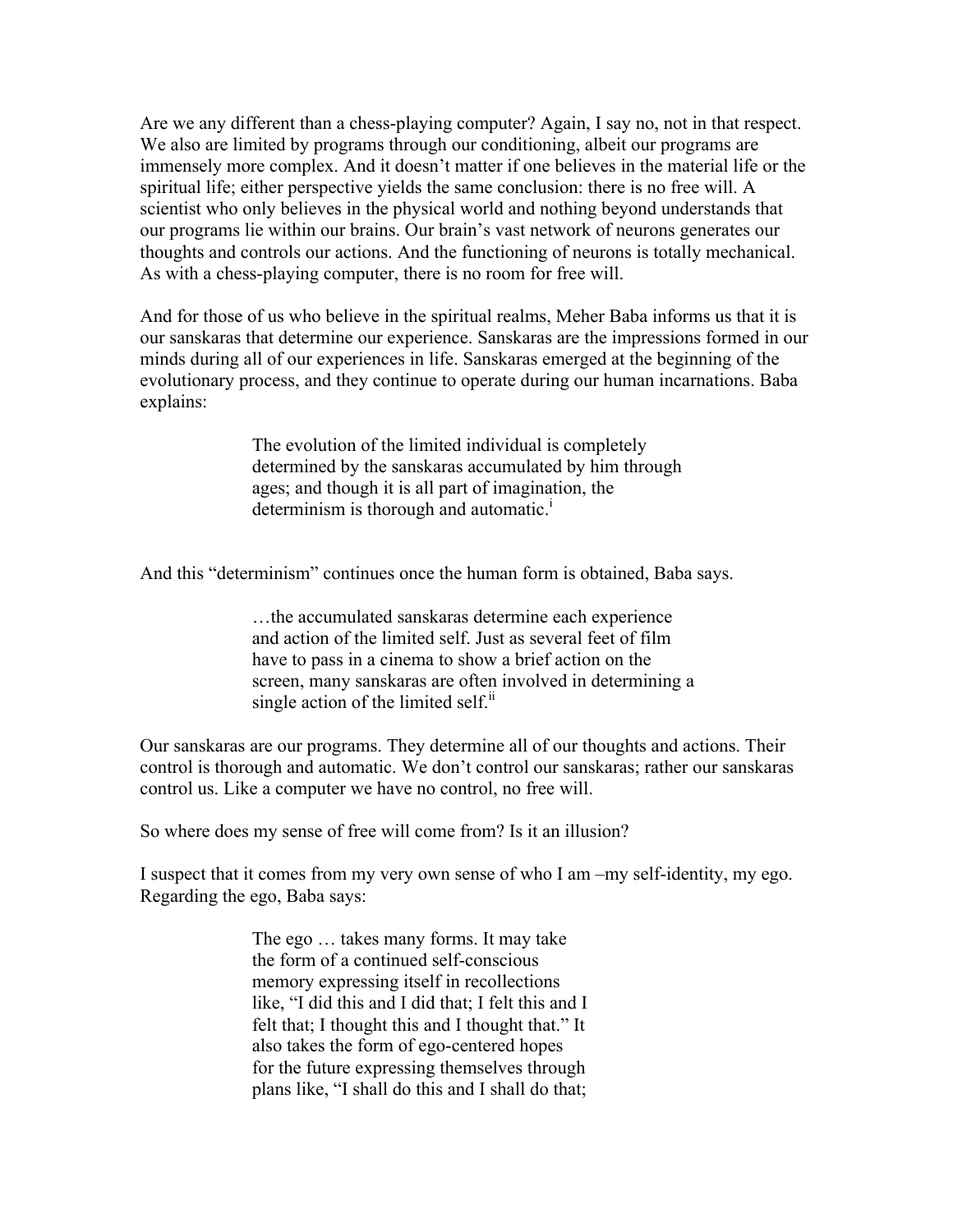I shall feel this and I shall feel that; I shall think this and I shall think that."<sup>iii</sup>

No doubt my ego takes credit for all of my thoughts, feelings, and actions. But is it really the "doer?" Does it really deserve to take that credit?

Baba says, "Since the ego takes shelter in the false idea of being the body, it is a source of much illusion."<sup>iv</sup>

Does that include the illusion of self-will? And if so, how is that illusion created?

Explaining that the ego is a "false nucleus of consolidated sanskaras," and as being "hydra-headed," Baba informs us of the ego's true function – a mechanism through which competing unconscious sanskaric processes get resolved.

> …the major portion of the real ego remains submerged in the dark and inarticulate sanctuaries of the subconscious mind. The explicit ego … is by no means a harmonious whole; it can and does become an arena for multitudinous conflicts between opposing tendencies. vi

So who I think I am is really only a small portion of who I really am. Most of "me" consists of subconscious sanskaras. Like an iceberg which is mostly submerged, my ego's sanskaras remain submerged in subconsciousness. And many of these subconscious elements are in conflict with one another. Who I think and who I feel I am, the controller of my will, is in truth just an arbitrator of my conflicting subconscious elements. Whereas I experience that I think in order to make decisions, what really happens is that my sanskaras induce me to think certain thoughts. My sanskaras generate my thoughts, creating the illusion that I am deciding what I will do. The reality is that my thinking is a by-product of my sanskaras.

And I am not just a single entity. I am made of many parts. Baba says, "The entire ego is essentially heterogeneous in its constitution."<sup>vii</sup>

The fact that the ego is heterogeneous implies that there is not a single "I." Rather than being just one "I," there are various "I's," all competing to dominate and to become the primary "I." The "I" that dominates in any given moment gets linked to consciousness and the others remain unconscious. Although it always feels like the same "I," it is in fact many "I's" that change from moment to moment – one "I" becoming conscious, the other "I's" unconscious. It is only the conscious part of the ego that sustains the constant feeling of "I-ness." That's how the ego sustains the illusion that "I am the doer" – maintaining the illusion of self-will.

If free will is an illusion, why does it exist? Because, as Baba explains, the illusion of self-will is a central aspect of the ego. The ego, a product of evolution, developed so that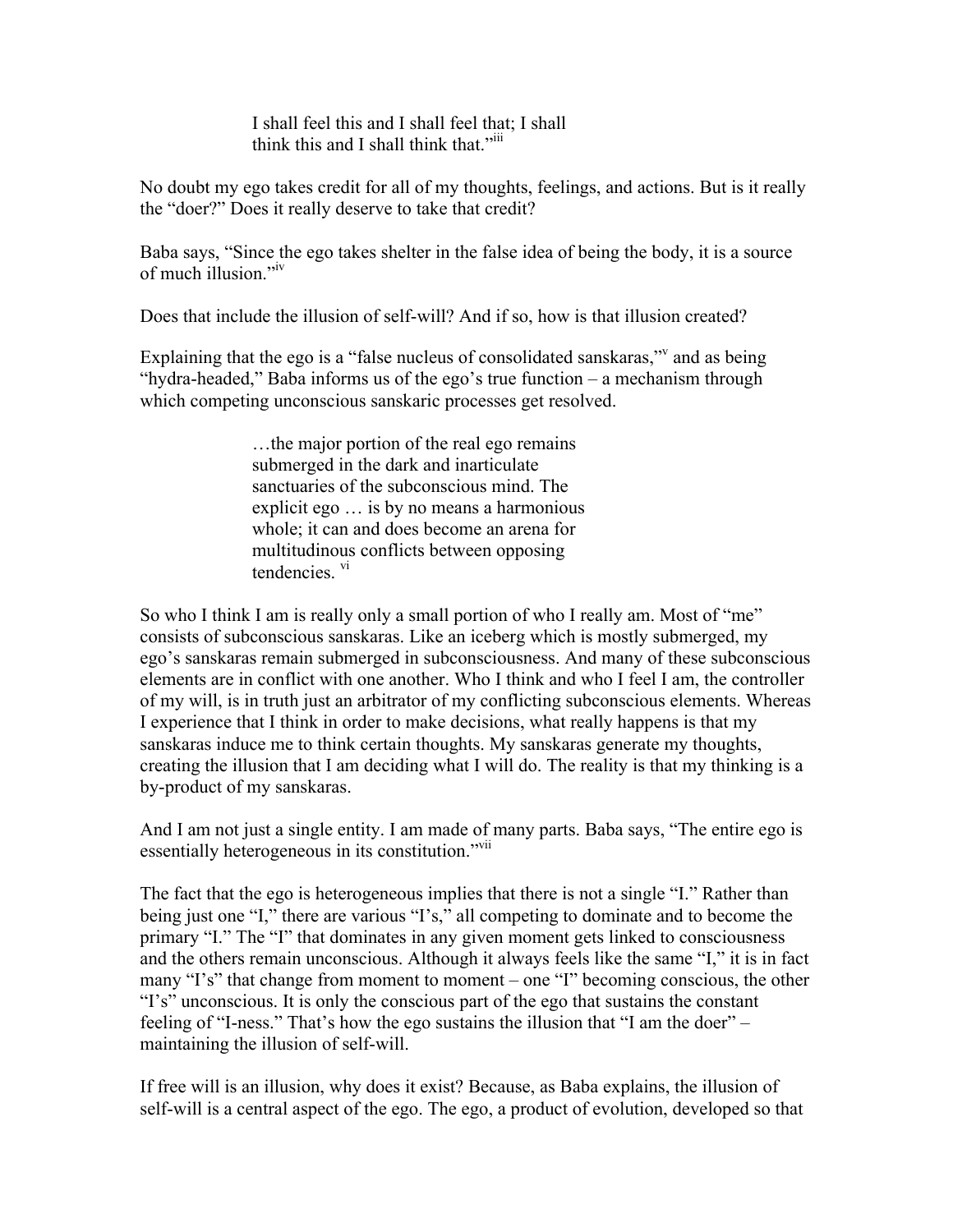varied experiences of life can be intelligently synthesized in order to "organize and understand experience." For this understanding to take place, it is necessary to integrate experiences around a single center – the ego. It is this integration of experience that produces full and complete consciousness in humans. Thus the ego and self-will were necessary for the development of full human consciousness.

But if free will is an illusion and everything is predetermined, why does Meher Baba speak to us in a manner that assumes that we can make choices, as though we have free will? I believe it's linked to the fact that as the Avatar He comes down to our level, descending into illusion. He works within illusion, using illusion as a means of awakening us. We have the illusion of having a body, so He works with us as though we have a body. We think we have free will, so Baba works with us as though we have free will.

If Baba were to simply tell us that we have no free will, would it change our experience of having it? I don't think so. In fact it might lead us to believe that it doesn't matter what we do. I believe that one of the pitfalls for spiritual aspirants is to adopt the attitude that they do not have to assume responsibility for their actions because they have read that free will is an illusion. That is a fallacious and dangerous understanding. I believe that I must act from the level my experience. To the extent that I perceive that I have free will, then I am responsible for my actions. To the extent that I truly experience not having free will, then I know that God is responsible. In other words, if I feel and experience that I am the doer, that I am the agent of my thinking, feeling, and acting, then it would be hypocritical for me to stand back and say, "I am not responsible for my actions, because free will does not exist."

On the other hand, if I intellectually believe that free will does not exist, even if I do not feel it, it behooves me to try to cultivate that experience and free myself from the false belief that I am the doer? But how can I free myself from the delusion of free will? Is it even possible?

Baba indicates that not only is it possible but it's essential if we want to know Reality. He says, "With the surrenderance of self-will and ego-centered imagination, there arises a true perception of the infinite worth of that which IS."<sup>viii</sup>

By surrendering our self-will, we give up any possible notion of having free will. So how can we surrender our self-will and be free of the illusion of free will? I believe it starts with obedience to Baba. Obedience implies giving up our self-will in order to fulfill the Master's order. In obedience, we act according to the Master's dictates or wishes; we no longer act according to the promptings of our desires and ego. We must forgo our own wishes in order to do what the Master dictates.

No doubt we must exercise our own sense of will in order to obey – but our sense of will is harnessed to carry out the will of the Master.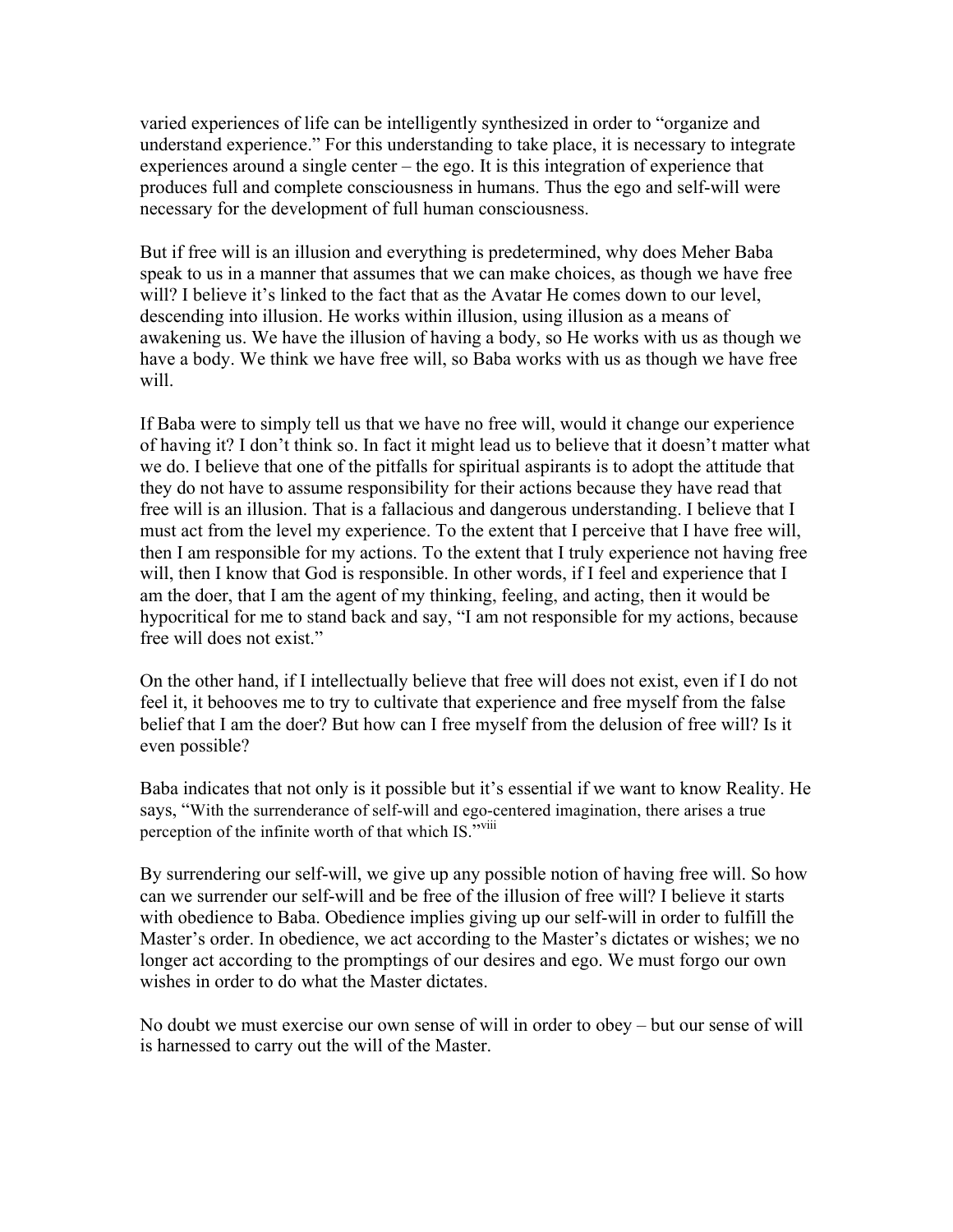A problem arises for those of us who follow Baba today, after He has dropped His physical body. How can we obey Baba, now that He is no longer physically present to give us orders? I have heard Eruch, Baba's close disciple, answer that question by saying that we all know deep in our hearts what Baba wants us to do. We must just follow the deepest promptings of our heart. I believe that this is the simplest, purest, and highest form of obedience. But it also requires that one have the purest of hearts. What about the rest of us?

Baba offers another means in the form of the subservient or "provisional ego," a meditative technique of relinquishing all ownership of one's actions. It begins by earnestly offering all that is in oneself to the Master, both the good and the bad, and then offering to serve the Master. Then he invites the Master to work through him. The disciple must not only think that the Master is working through him, he must fully feel and believe it.

> The aspirant does not allow the ego to feed upon any of his actions—small or great, good or bad. He does not think "I do this," but on the contrary, systematically develops the thought that through him the Master is really doing all that he does. For example, when he looks, he thinks, "The Master is looking;" when he eats, he thinks, "The Master is eating;" when he sleeps, he thinks, "The Master is sleeping;" when he drives a car, he thinks, "The Master is driving the car;" even when he may happen to do something wrong, he thinks, "The Master is doing this." Thus he completely relinquishes all agency for his action, and all that is done by him is brought into direct reference to the Master. This automatically and necessarily involves and entails *determination of each action in the light of the spiritual ideal as seen in the Master. ix*

With this discipline, it's not *my* self-will, but rather the *Master's* will working inside of me. It is the Master who controls my action, the Master who thinks inside my mind, the Master who feels inside my being. The Master who is conscious of everything I experience.

Now my skeptical mind asks, Is this just some trick? Some means of fooling myself into believing that I'm not the doer? And if my sanskaras control my will, how is it possible for the Master's will to work through me? Does the Master intervene and take over control, bypassing my sanskaras?

The answer, I believe, is that my sanskaras do continue to work within me, but not alone. The Master's impressions also work within me. How?

When someone comes into contact with the Master, either in person or through an inner experience, impressions are formed within the mind, in the same way as with any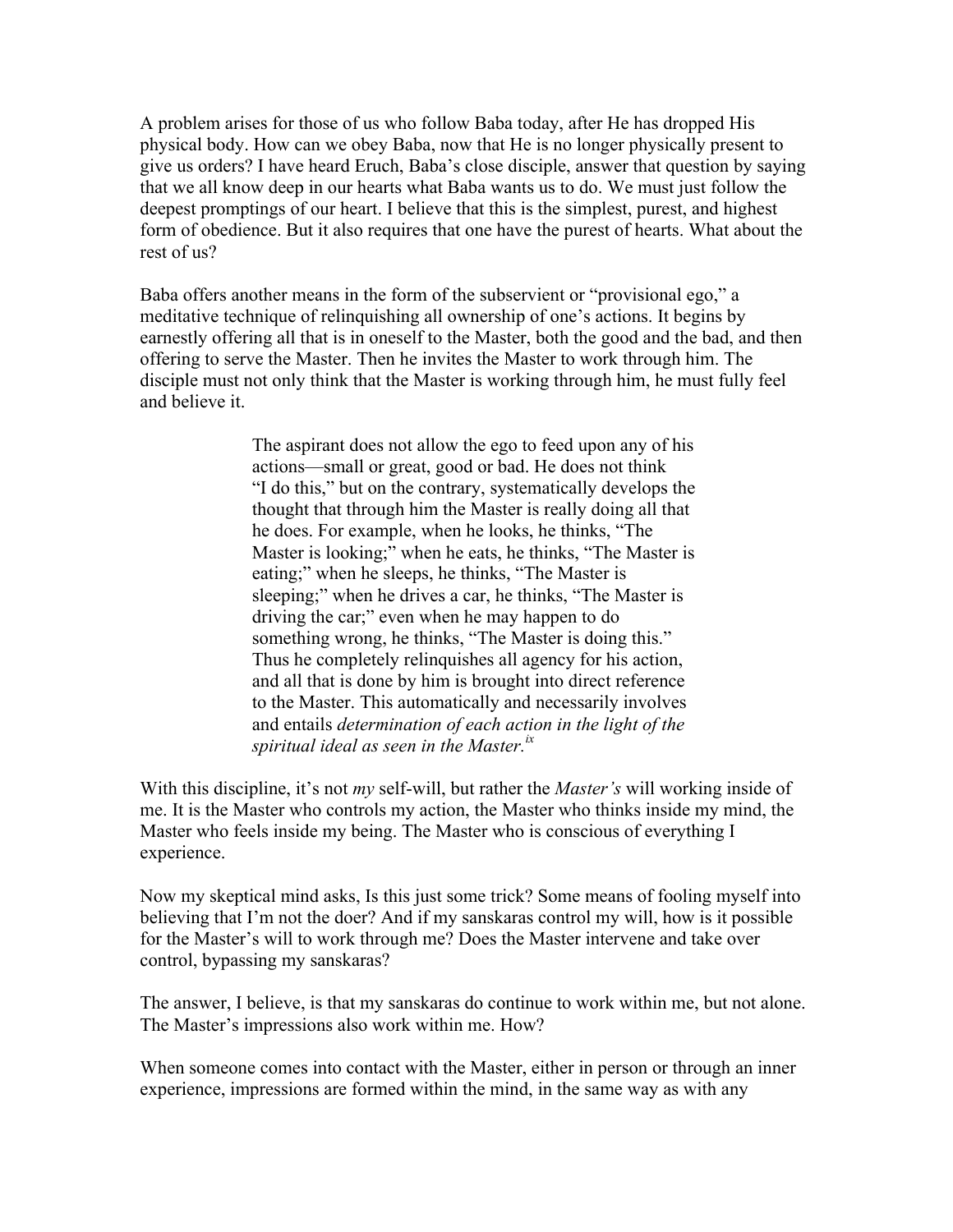experience. But the Master's impressions are much more powerful than any other impressions. His divine love, His charming personality, His beauty – all His qualities – are so irresistible, so compelling, that these impressions deeply penetrate our being. The impressions that He plants within us are so overwhelmingly powerful that they profoundly affect the multitude of our own impressions.

It is His impressions that are able to balance or wipe out our other impressions. And as we gather more of His impressions, something magical happens. As we remember Him, His presence comes into our being. We feel Him alive within us.

As His presence grows within, His being takes more control of our being. He begins to work through us. And when we recognize His presence within, we can honestly say, "The Master is getting things done through me." Then the provisional ego is fully active, and there is true recognition that we are not the doer.

Eventually, the Master's internal presence grows to such an extent that one's own existence becomes insignificant. At this point, one is ready to surrender.

Now there is no longer a need for the provisional ego. Being provisional, it was only meant as temporary scaffolding. Through surrendering, one reaches the higher realization that the Master's will is one and the same as the power behind all activity in the universe. As Baba says:

> I alone am Real and my will governs the cosmic illusion. It is the truth when I say that the waves do not roll and the leaves do not move without my will.<sup>x</sup>

Through surrendering, one becomes completely resigned to the Master's will. Accepting everything that happens as His will – every event in the outside world and every thought and feeling inside one's own being – one no longer judges. Experiences are no longer perceived as being good or bad. With the realization that all is His will, the illusion of self-will is gone forever.

The paradox of free will versus predetermination is swallowed up in the union of one's self-will with the Master's will.

Baba neatly summarizes the three stages of will:

One who loves desires the will of the Beloved. One who obeys does the will of the Beloved. One who surrenders knows nothing but the will of the Beloved.<sup>xi</sup>